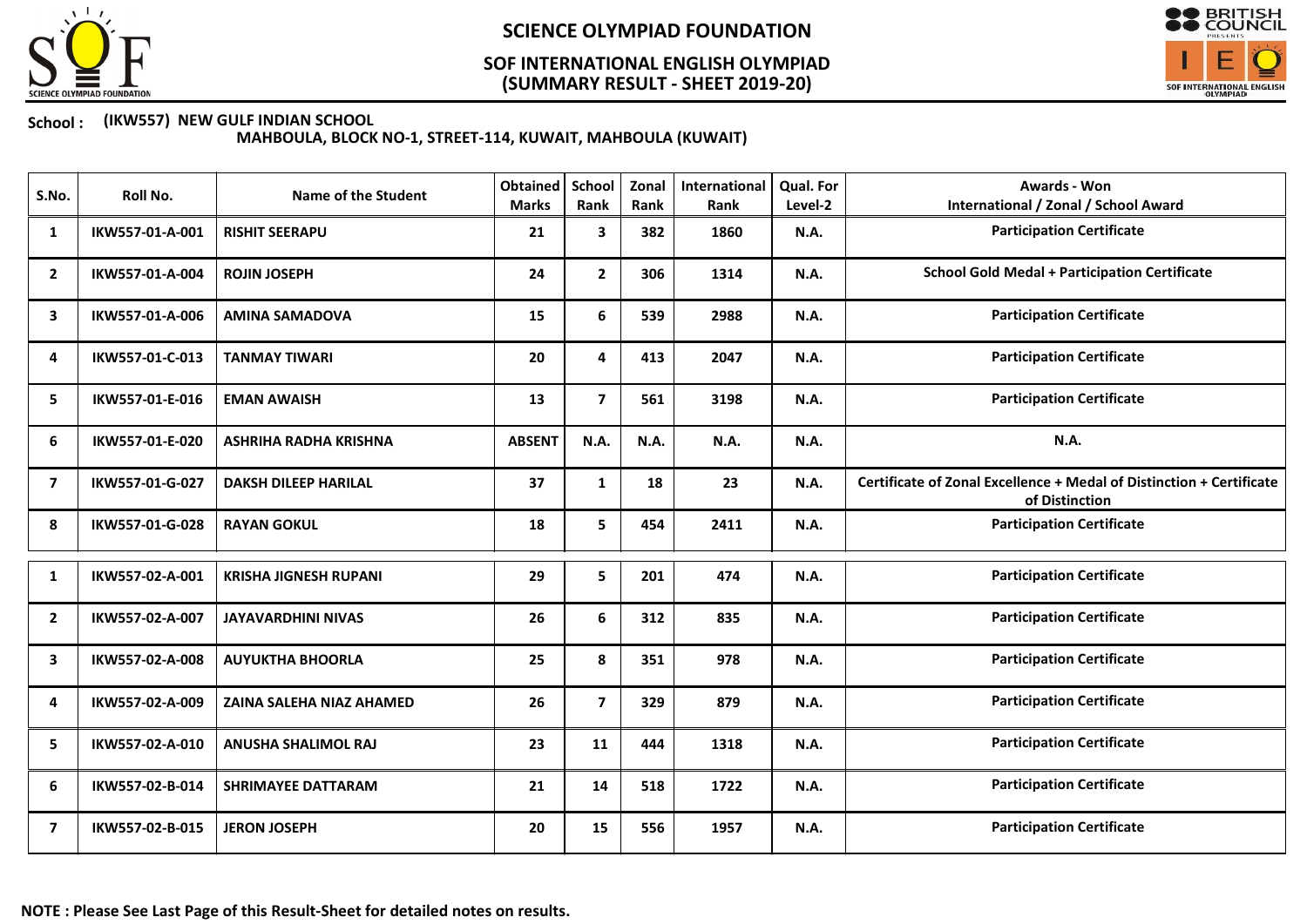

### (SUMMARY RESULT - SHEET 2019-20) SOF INTERNATIONAL ENGLISH OLYMPIAD



### School : (IKW557) NEW GULF INDIAN SCHOOL

MAHBOULA, BLOCK NO-1, STREET-114, KUWAIT, MAHBOULA (KUWAIT)

| S.No. | Roll No.        | <b>Name of the Student</b>       | <b>Obtained</b><br><b>Marks</b> | School<br>Rank | Zonal<br>Rank | International<br>Rank | <b>Qual. For</b><br>Level-2 | <b>Awards - Won</b><br><b>International / Zonal / School Award</b> |
|-------|-----------------|----------------------------------|---------------------------------|----------------|---------------|-----------------------|-----------------------------|--------------------------------------------------------------------|
| 8     | IKW557-02-B-017 | <b>ADVAY SRIVASTAVA</b>          | 35                              | $\mathbf{1}$   | 33            | 62                    | <b>N.A.</b>                 | <b>School Gold Medal + Participation Certificate</b>               |
| 9     | IKW557-02-B-020 | <b>MADHAV MANU</b>               | 23                              | 10             | 439           | 1291                  | <b>N.A.</b>                 | <b>Participation Certificate</b>                                   |
| 10    | IKW557-02-B-021 | <b>MEENAKSHI PRABEESH SREEJA</b> | 22                              | 13             | 513           | 1624                  | <b>N.A.</b>                 | <b>Participation Certificate</b>                                   |
| 11    | IKW557-02-B-023 | <b>PRANAV RAMKUMAR JEYA</b>      | 32                              | $\mathbf{2}$   | 95            | 196                   | N.A.                        | <b>School Silver Medal + Participation Certificate</b>             |
| 12    | IKW557-02-B-029 | SAI PARNIKA KAMIREDDI            | 20                              | 16             | 560           | 1962                  | <b>N.A.</b>                 | <b>Participation Certificate</b>                                   |
| 13    | IKW557-02-C-033 | <b>NANDHANA MENON</b>            | 30                              | $\mathbf{3}$   | 157           | 345                   | N.A.                        | <b>School Bronze Medal + Participation Certificate</b>             |
| 14    | IKW557-02-C-034 | RUMAYSA RAFIQ AHAMED             | 22                              | 12             | 477           | 1479                  | <b>N.A.</b>                 | <b>Participation Certificate</b>                                   |
| 15    | IKW557-02-C-035 | <b>RAMZIA SHAHUL HAMEED</b>      | 18                              | 18             | 606           | 2284                  | <b>N.A.</b>                 | <b>Participation Certificate</b>                                   |
| 16    | IKW557-02-C-038 | <b>AADYA SINGH RATHORE</b>       | 24                              | 9              | 430           | 1225                  | <b>N.A.</b>                 | <b>Participation Certificate</b>                                   |
| 17    | IKW557-02-C-039 | <b>CATHLYN VICTOR SELVAM</b>     | 19                              | 17             | 575           | 2055                  | <b>N.A.</b>                 | <b>Participation Certificate</b>                                   |
| 18    | IKW557-02-D-041 | NIDHI VIKAS JADHAV               | 18                              | 20             | 614           | 2331                  | <b>N.A.</b>                 | <b>Participation Certificate</b>                                   |
| 19    | IKW557-02-D-044 | <b>JONATHAN POULOSE</b>          | <b>ABSENT</b>                   | N.A.           | N.A.          | N.A.                  | N.A.                        | N.A.                                                               |
| 20    | IKW557-02-D-045 | <b>EZHILINI MOHAN RAJ</b>        | 29                              | 4              | 184           | 436                   | <b>N.A.</b>                 | <b>Participation Certificate</b>                                   |
| 21    | IKW557-02-D-047 | <b>MYSHA SIDDHIQUI</b>           | 12                              | 21             | 701           | 3227                  | <b>N.A.</b>                 | <b>Participation Certificate</b>                                   |
| 22    | IKW557-02-E-049 | <b>JAMSHEEDA JAINUDEEN</b>       | 18                              | 19             | 608           | 2291                  | N.A.                        | <b>Participation Certificate</b>                                   |
| 23    | IKW557-02-F-057 | <b>MIHIR PRABHAKAR</b>           | 26                              | $\overline{7}$ | 329           | 879                   | <b>N.A.</b>                 | <b>Participation Certificate</b>                                   |

NOTE : Please See Last Page of this Result-Sheet for detailed notes on results.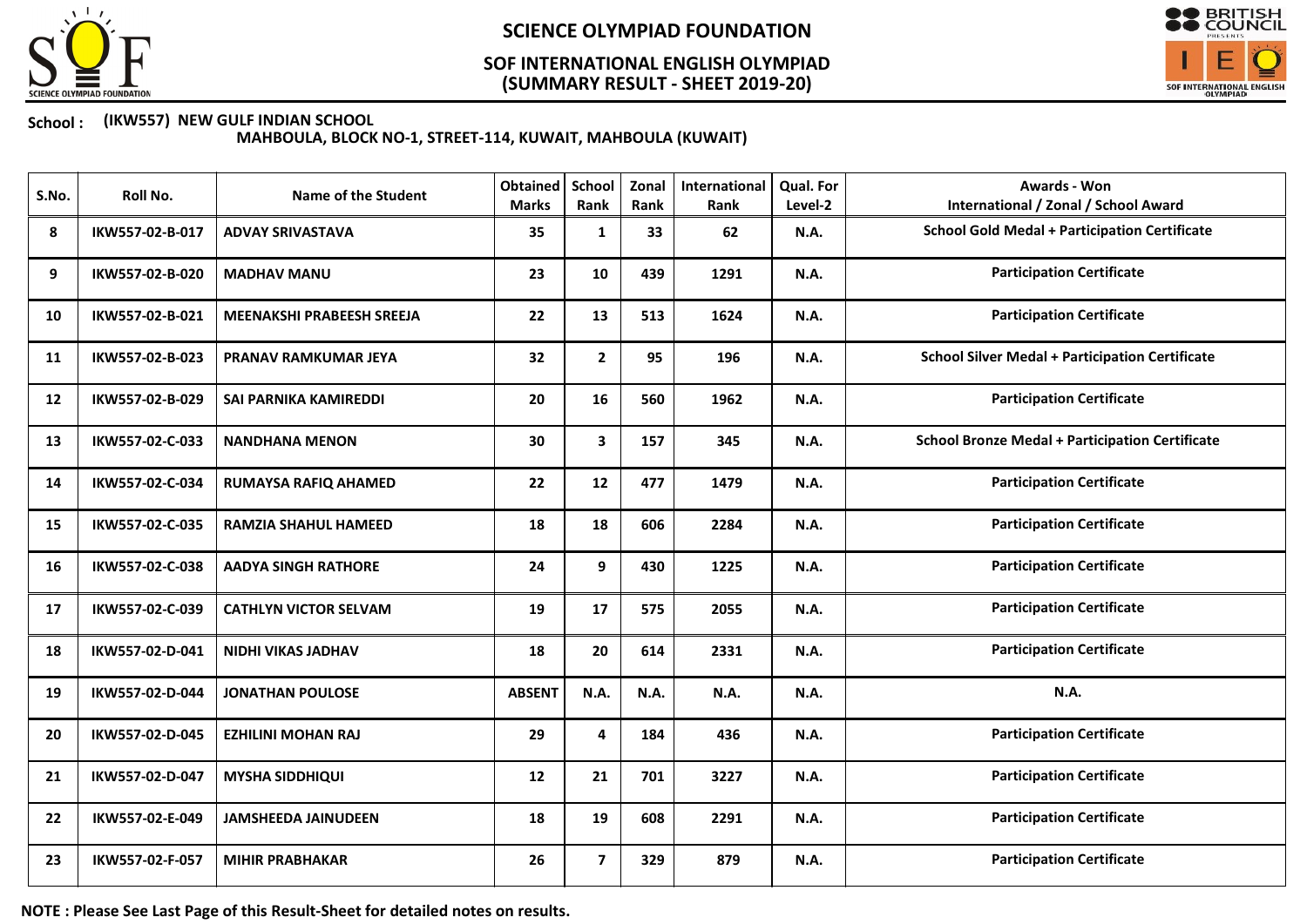

#### (SUMMARY RESULT - SHEET 2019-20) SOF INTERNATIONAL ENGLISH OLYMPIAD



School: (IKW557) NEW GULF INDIAN SCHOOL

MAHBOULA, BLOCK NO-1, STREET-114, KUWAIT, MAHBOULA (KUWAIT)

| S.No. | Roll No.        | Name of the Student           | Obtained   School  <br><b>Marks</b> | Rank | Zonal<br>Rank | International   Qual. For<br>Rank | Level-2     | Awards - Won<br>International / Zonal / School Award |
|-------|-----------------|-------------------------------|-------------------------------------|------|---------------|-----------------------------------|-------------|------------------------------------------------------|
| 24    | IKW557-02-F-058 | <b>MANHA FATHIMA JEMSHEER</b> | 10                                  | 22   | 720           | 3473                              | <b>N.A.</b> | <b>Participation Certificate</b>                     |

NOTE :

- 1. 2nd level exam will not be held for class one & two students and the above results are the final result.
- 2. Students' Performance Reports, Participation Certificates, School Topper Medals, Medals of Distinction, Certificates of Distinction, as applicable, and School Performance Report will be sent to your school by January 2020.
- 3. International Awards & Zonal Awards will be send to schools by July 2020.
- 4. For Criteria for ranking students and awarding winners, Please visit http://www.sofworld.org/rankings.html
- 5. For details of Awards & Additional information, Please visit http://www.sofworld.org/ieo/after-ieo-exam/awards.html
- 6. For name correction/any other query, Please write to us at info@sofworld.org
- 7. To receive updates on Olympiad, Please like our page on Facebook at https://facebook.com/sofworld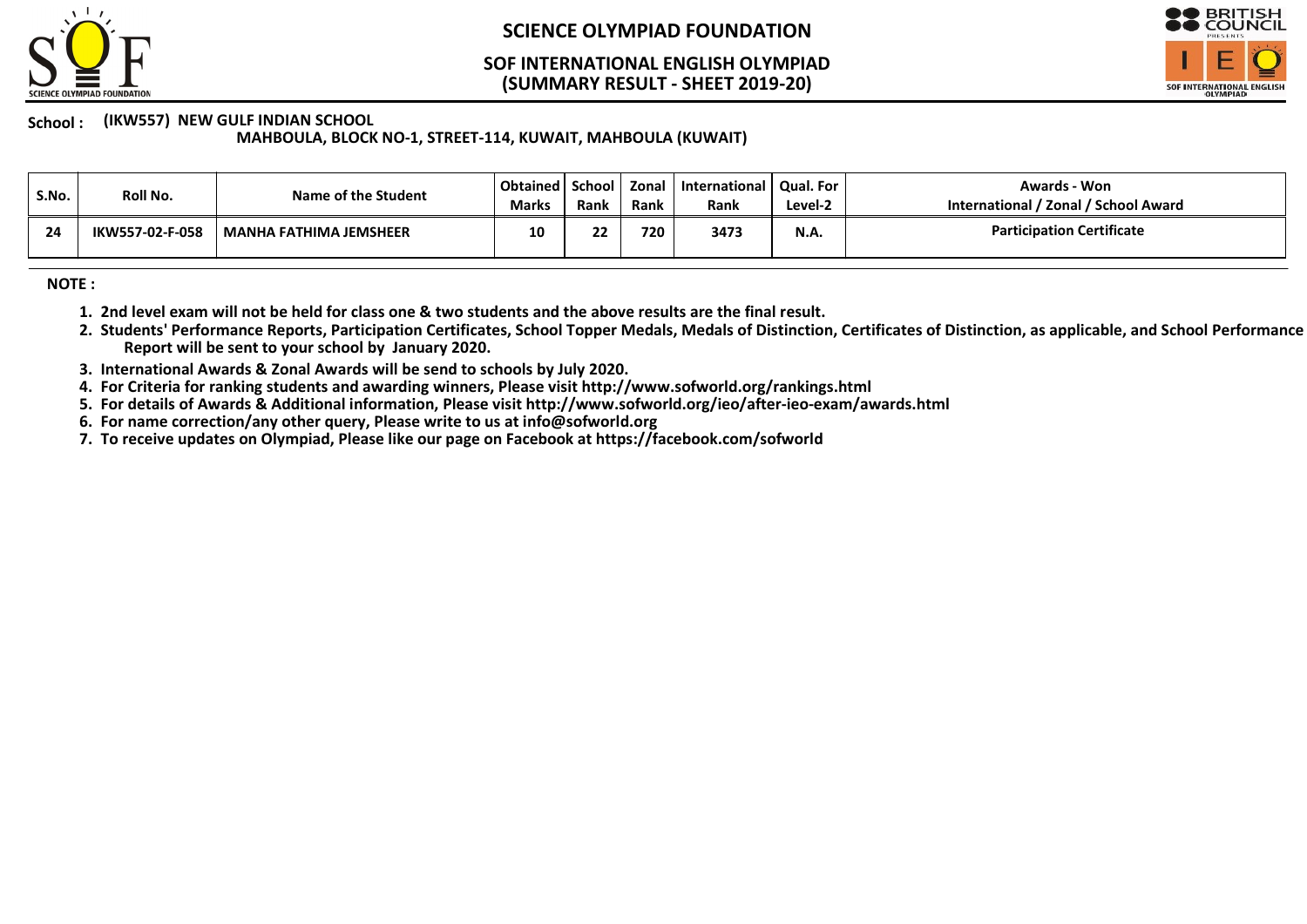

### (SUMMARY RESULT - SHEET 2019-20) SOF INTERNATIONAL ENGLISH OLYMPIAD



#### School : (IKW557) NEW GULF INDIAN SCHOOL

MAHBOULA, BLOCK NO-1, STREET-114, KUWAIT, MAHBOULA (KUWAIT)

| S.No.                   | Roll No.        | <b>Name of the Student</b>     | Obtained<br><b>Marks</b> | School<br>Rank | Zonal<br>Rank | International<br>Rank | Qual. For<br>Level-2 | <b>Awards - Won</b><br><b>International / Zonal / School Award</b> |
|-------------------------|-----------------|--------------------------------|--------------------------|----------------|---------------|-----------------------|----------------------|--------------------------------------------------------------------|
| 1                       | IKW557-03-A-005 | ARJUNA KUMAR ACHARYA           | 28                       | 4              | 257           | 643                   | <b>NO</b>            | <b>Participation Certificate</b>                                   |
| $\overline{2}$          | IKW557-03-A-009 | AGASTYA PRABHURAJ SABARAD      | 29                       | $\mathbf{3}$   | 203           | 494                   | <b>NO</b>            | <b>School Bronze Medal + Participation Certificate</b>             |
| 3                       | IKW557-03-A-010 | <b>AMAL SHAIKH</b>             | 17                       | 12             | 680           | 2727                  | <b>NO</b>            | <b>Participation Certificate</b>                                   |
| 4                       | IKW557-03-A-011 | <b>ALEENA SHAIKH</b>           | 23                       | $\overline{7}$ | 464           | 1463                  | <b>NO</b>            | <b>Participation Certificate</b>                                   |
| 5                       | IKW557-03-A-012 | <b>AALIYA FAIZA ATHAR</b>      | 18                       | 11             | 663           | 2572                  | <b>NO</b>            | <b>Participation Certificate</b>                                   |
| 6                       | IKW557-03-A-013 | <b>AVNI CHOUHAN</b>            | 25                       | 6              | 373           | 1097                  | <b>NO</b>            | <b>Participation Certificate</b>                                   |
| $\overline{\mathbf{z}}$ | IKW557-03-A-014 | <b>MEGHA NAIR</b>              | 26                       | 5              | 348           | 957                   | <b>NO</b>            | <b>Participation Certificate</b>                                   |
| 8                       | IKW557-03-A-015 | <b>TAMANNA ACHIPRA JAMSEER</b> | 13                       | 16             | 779           | 3431                  | <b>NO</b>            | <b>Participation Certificate</b>                                   |
| 9                       | IKW557-03-A-016 | <b>SHIKHAR DAS</b>             | 32                       | $\mathbf{1}$   | 106           | 213                   | <b>YES</b>           | <b>School Gold Medal + Participation Certificate</b>               |
| 10                      | IKW557-03-A-017 | <b>SHRAAVYAA ABHIJIT</b>       | <b>ABSENT</b>            | N.A.           | N.A.          | N.A.                  | <b>NO</b>            | <b>N.A.</b>                                                        |
| 11                      | IKW557-03-B-029 | AKSHAYA PRIYA ASVATHAMAN       | 15                       | 15             | 738           | 3089                  | <b>NO</b>            | <b>Participation Certificate</b>                                   |
| 12                      | IKW557-03-B-033 | <b>SONAKSHI RISOYI</b>         | 18                       | 10             | 660           | 2539                  | <b>NO</b>            | <b>Participation Certificate</b>                                   |
| 13                      | IKW557-03-B-036 | <b>MANVIK MANSUKHANI</b>       | 21                       | 8              | 553           | 1913                  | <b>NO</b>            | <b>Participation Certificate</b>                                   |
| 14                      | IKW557-03-B-037 | <b>GEETHIKA JAYA GANESAN</b>   | 31                       | $\mathbf{2}$   | 132           | 281                   | <b>NO</b>            | <b>School Silver Medal + Participation Certificate</b>             |
| 15                      | IKW557-03-C-049 | <b>KRISHA SHARMA</b>           | <b>ABSENT</b>            | <b>N.A.</b>    | N.A.          | N.A.                  | <b>NO</b>            | <b>N.A.</b>                                                        |
| 16                      | IKW557-03-C-050 | <b>SHUBHAM SAHU</b>            | 17                       | 13             | 682           | 2732                  | <b>NO</b>            | <b>Participation Certificate</b>                                   |

NOTE : Please See Last Page of this Result-Sheet for detailed notes on results.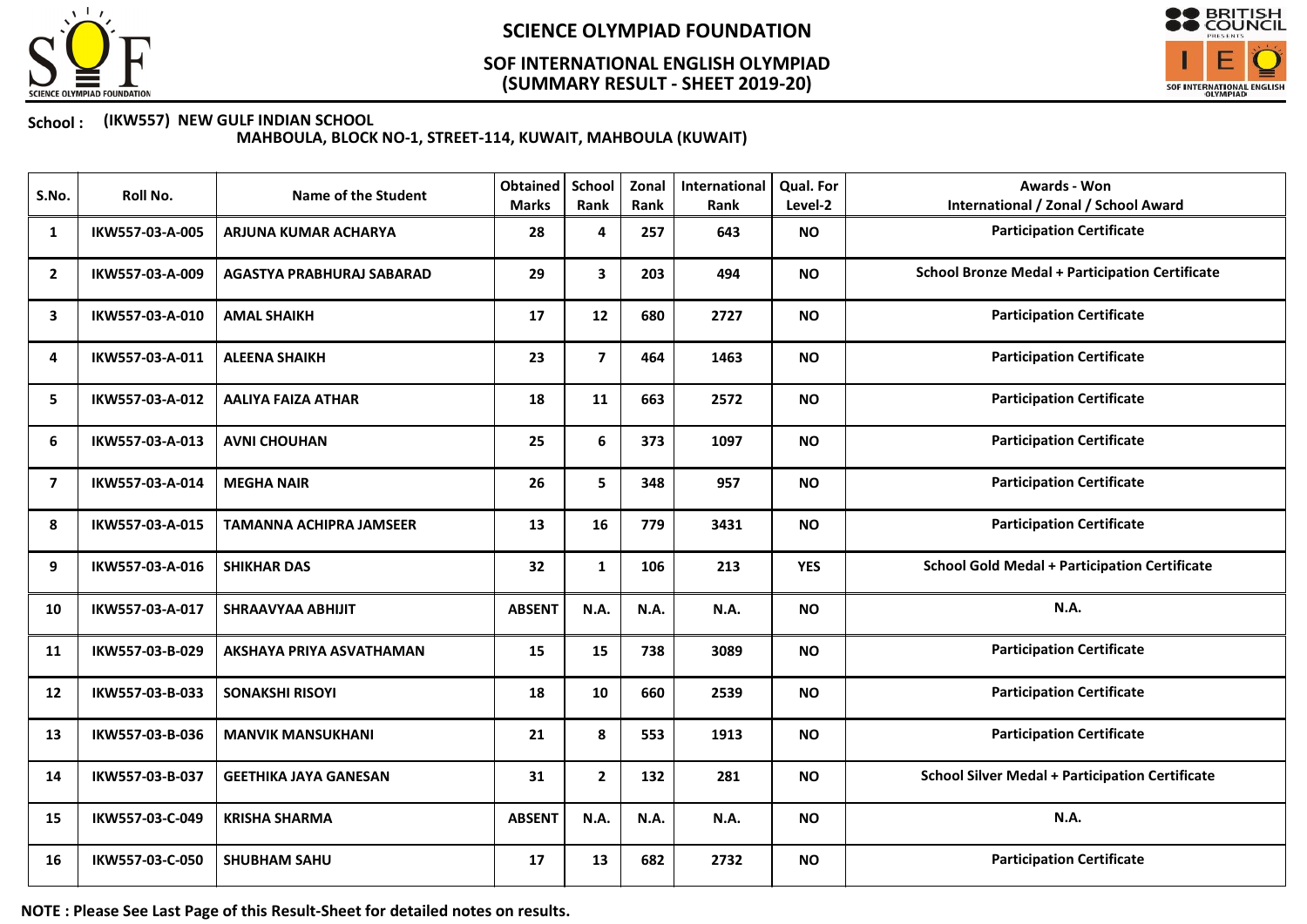

### (SUMMARY RESULT - SHEET 2019-20) SOF INTERNATIONAL ENGLISH OLYMPIAD



#### School : (IKW557) NEW GULF INDIAN SCHOOL

MAHBOULA, BLOCK NO-1, STREET-114, KUWAIT, MAHBOULA (KUWAIT)

| S.No.          | Roll No.        | <b>Name of the Student</b>        | <b>Obtained</b><br><b>Marks</b> | School<br>Rank | Zonal<br>Rank | International<br>Rank | <b>Qual. For</b><br>Level-2 | Awards - Won<br><b>International / Zonal / School Award</b> |
|----------------|-----------------|-----------------------------------|---------------------------------|----------------|---------------|-----------------------|-----------------------------|-------------------------------------------------------------|
| 17             | IKW557-03-C-051 | <b>NAVEEN BHOOTHALINGAM</b>       | 6                               | 19             | 844           | 4087                  | <b>NO</b>                   | <b>Participation Certificate</b>                            |
| 18             | IKW557-03-C-052 | <b>RIDIKA ROSHIL</b>              | 20                              | 9              | 583           | 2120                  | <b>NO</b>                   | <b>Participation Certificate</b>                            |
| 19             | IKW557-03-D-056 | <b>KEERTHANA BHETU</b>            | 8                               | 17             | 839           | 3992                  | <b>NO</b>                   | <b>Participation Certificate</b>                            |
| 20             | IKW557-03-D-058 | <b>RAYIRTH GOKUL</b>              | 16                              | 14             | 706           | 2879                  | <b>NO</b>                   | <b>Participation Certificate</b>                            |
| 21             | IKW557-03-D-059 | <b>JUDE SIRLAMARIA STANSON</b>    | 8                               | 18             | 840           | 3996                  | <b>NO</b>                   | <b>Participation Certificate</b>                            |
| 1              | IKW557-04-A-003 | IRIN DUA VENKITTA CHERUVAMBATHODI | 24                              | $\mathbf{2}$   | 390           | 1122                  | <b>NO</b>                   | <b>Participation Certificate</b>                            |
| 2              | IKW557-04-A-009 | SRI VARSHINI RAMKUMAR JEYA        | 23                              | 3              | 419           | 1279                  | <b>NO</b>                   | <b>Participation Certificate</b>                            |
| 3              | IKW557-04-A-011 | <b>FATEH DADASHZADE</b>           | 21                              | 4              | 490           | 1600                  | <b>NO</b>                   | <b>Participation Certificate</b>                            |
| 4              | IKW557-04-A-012 | SRISHA RAJALAKSHMI RAJABALAJI     | 25                              | $\mathbf{1}$   | 329           | 919                   | <b>NO</b>                   | <b>Participation Certificate</b>                            |
| 1              | IKW557-05-A-003 | <b>GANDHAR DOLE</b>               | 46                              | $\mathbf{1}$   | 182           | 501                   | <b>NO</b>                   | <b>School Gold Medal + Participation Certificate</b>        |
| $\overline{2}$ | IKW557-05-A-004 | <b>SHUVANGI DAS</b>               | 42                              | $\mathbf{2}$   | 324           | 950                   | <b>NO</b>                   | <b>Participation Certificate</b>                            |
| 3              | IKW557-05-A-006 | <b>AVANI PEROT</b>                | <b>ABSENT</b>                   | N.A.           | N.A.          | N.A.                  | <b>NO</b>                   | N.A.                                                        |
| 4              | IKW557-05-A-010 | <b>ZULEYKHA DADASHOVA</b>         | 39                              | 4              | 434           | 1381                  | <b>NO</b>                   | <b>Participation Certificate</b>                            |
| 5              | IKW557-05-B-013 | PREKSHA HITENDRA PATEL            | 21                              | 6              | 866           | 4964                  | <b>NO</b>                   | <b>Participation Certificate</b>                            |
| 6              | IKW557-05-B-015 | <b>KRITTIKA PANDA</b>             | 28                              | 5              | 760           | 3587                  | <b>NO</b>                   | <b>Participation Certificate</b>                            |